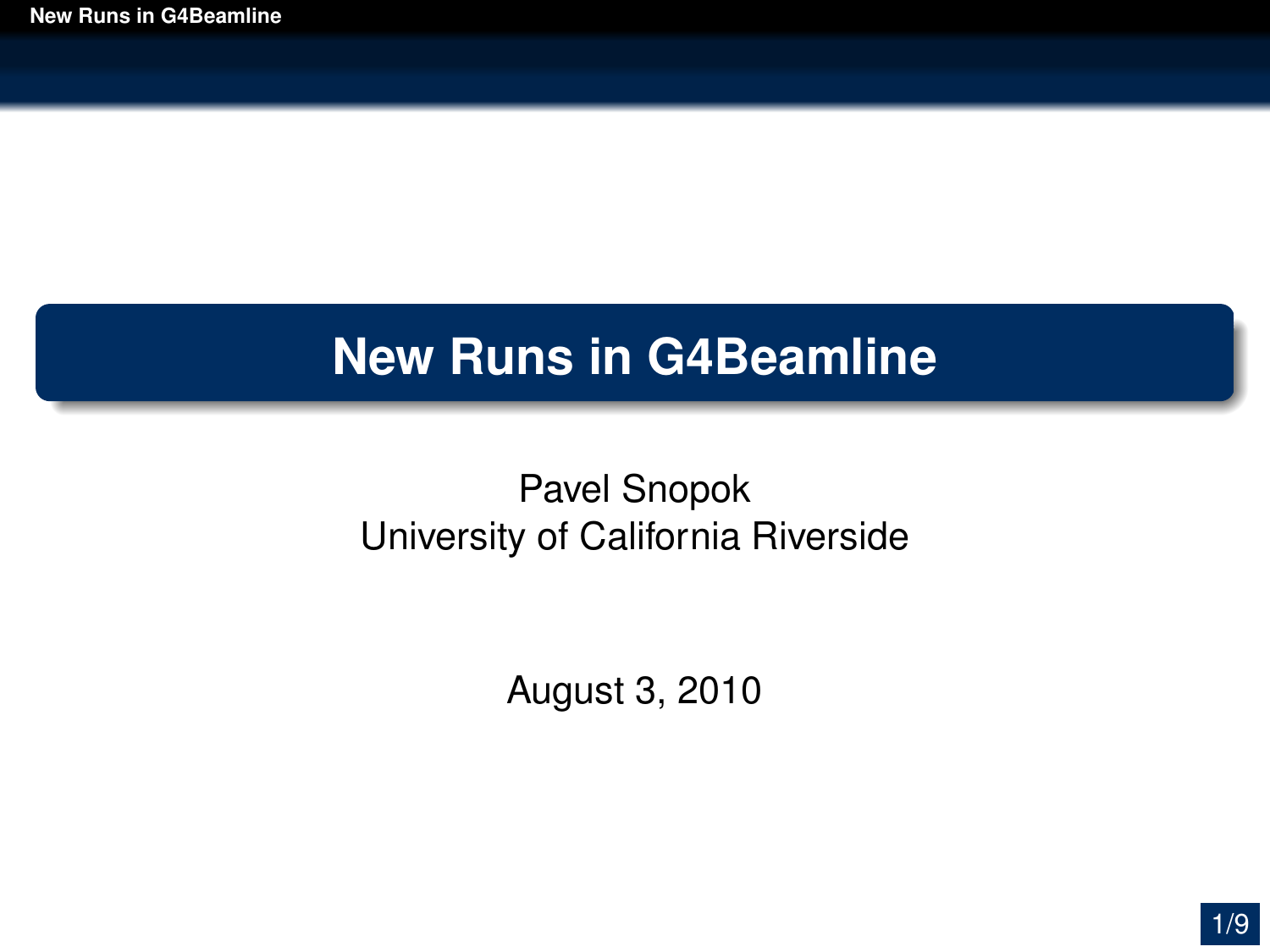# Data file

- Particle distribution after target from Harold Kirk.
- The file header says "Icool Input all positives (negatives) 4x10\*\*5 incoming 8GeV protons p11 June 28, 2010".
- The following table summarizes the particle content of the beam:

| Particle      | Count       |  |
|---------------|-------------|--|
| $p/\bar{p}$   | 218069/1808 |  |
| $e^-/e^+$     | 46091/43068 |  |
| $\pi^-/\pi^+$ | 84140/78889 |  |
| $\mu^-/\mu^+$ | 9880/10135  |  |
| $K^-/K^+$     | 274/4108    |  |
| Total:        | 496462      |  |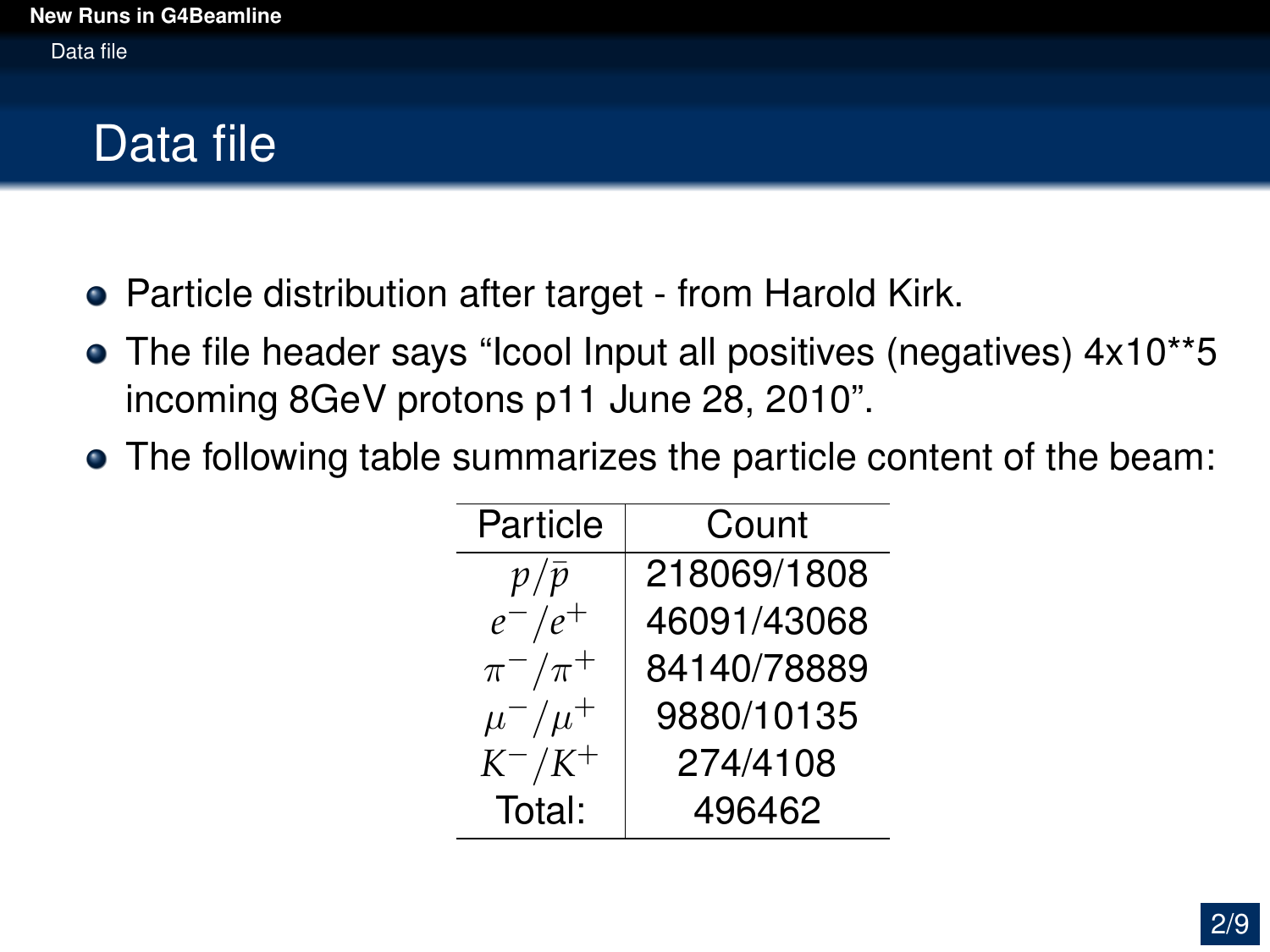## Simulation setup

- I use  $\pi^-/\pi^+$ ,  $\mu^-/\mu^+$  and  $K^-/K^+$  for my simulations.
- Total number of protons on target: 400000 (4e5).
- Below is a table summarizing particle yield after different stages in a typical run (decay and stochastics are on).

| Stage                |       | /p    |
|----------------------|-------|-------|
| <b>After Drift</b>   | 48201 | 0.12  |
| <b>After Rotator</b> | 49277 | 0.123 |
| <b>After Cooler</b>  | 24765 | 0.062 |
| <b>After Cooler</b>  | 16300 | 0.041 |
| $(t > 950$ ns)       |       |       |
| <b>After Cooler</b>  | 17175 | 0.043 |
| $(p>100 \& p<400)$   |       |       |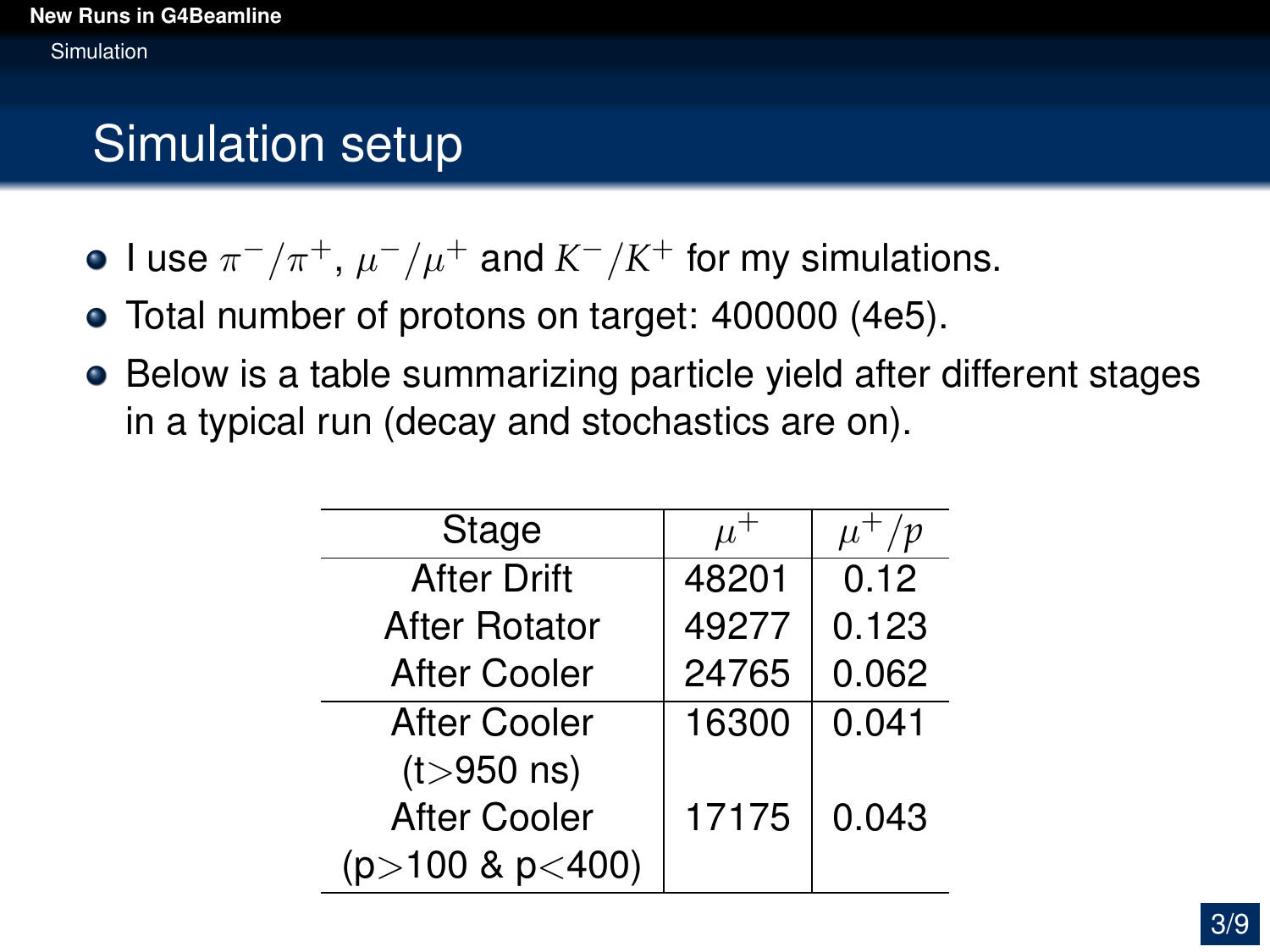#### Muon bunches after cooler



Particle distribution after cooler, baseline frontend lattice, cooler max. gradient =  $16$  MV/m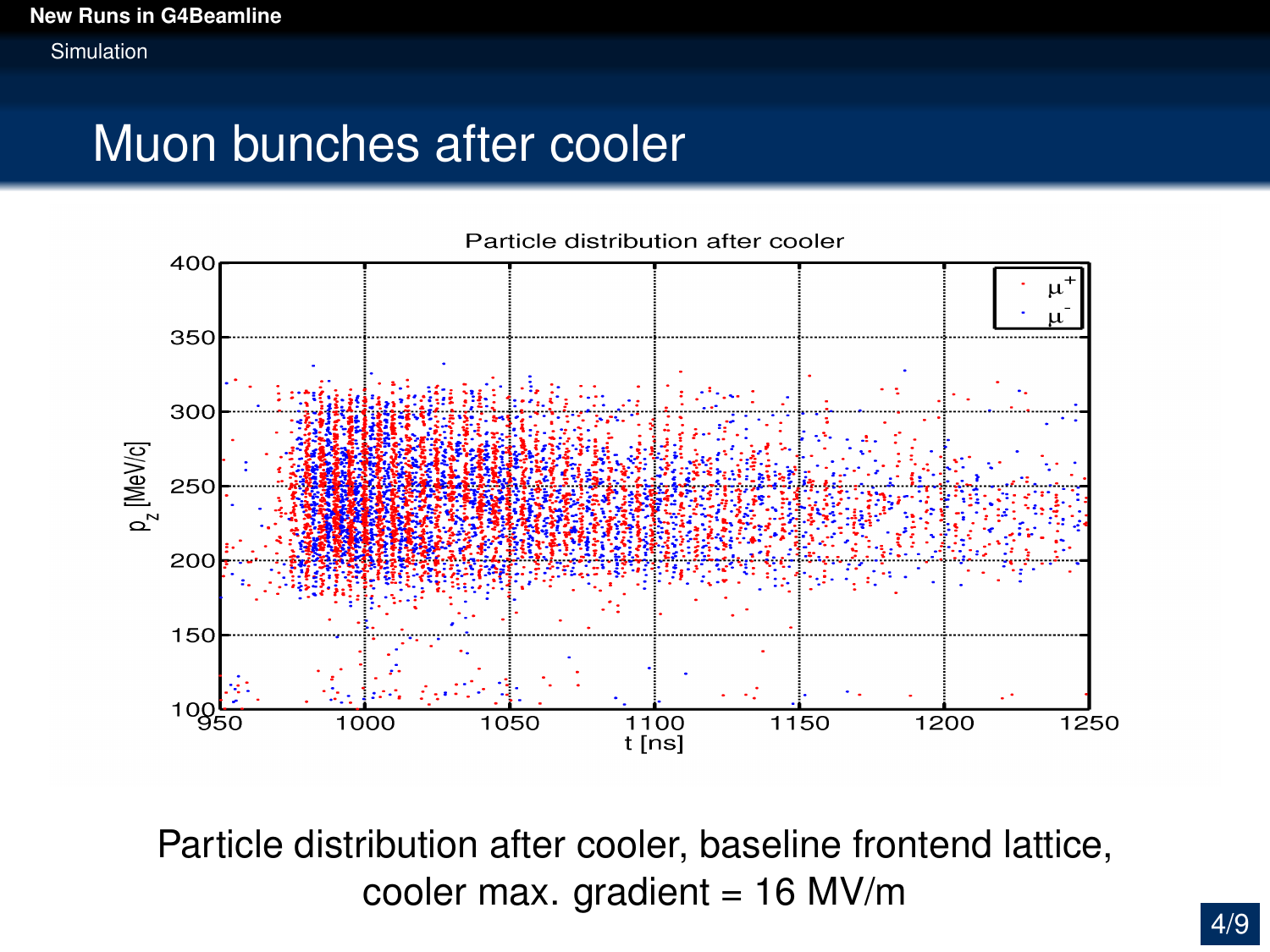## ecalc9 settings

I use the following ecalc9 settings (same as Chris used in ICOOL):

- Particle type: 2  $(\mu^+)$  or  $-2$   $(\mu^-)$
- *pzmin* /*pzmax* : 0.1/0.3 GeV/c
- **o** transverse cuts: 0.015/0.03 m
- $\bullet$  longitudinal cut: 0.15 m
- RF frequency: 201.25 MHz
- sigma cut: 0
- do not subtract out amplitude correlation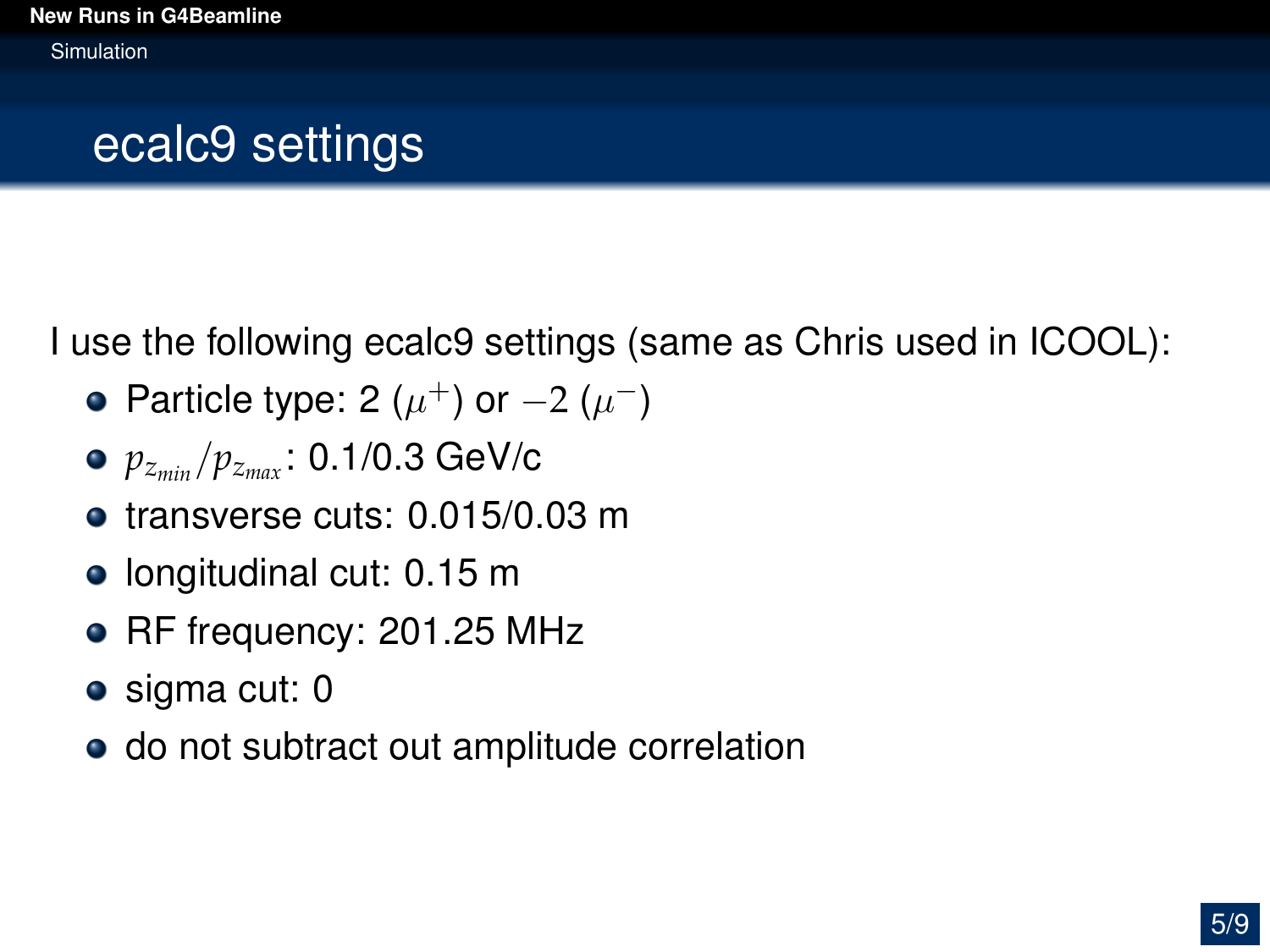#### Transverse emittance compared to ICOOL

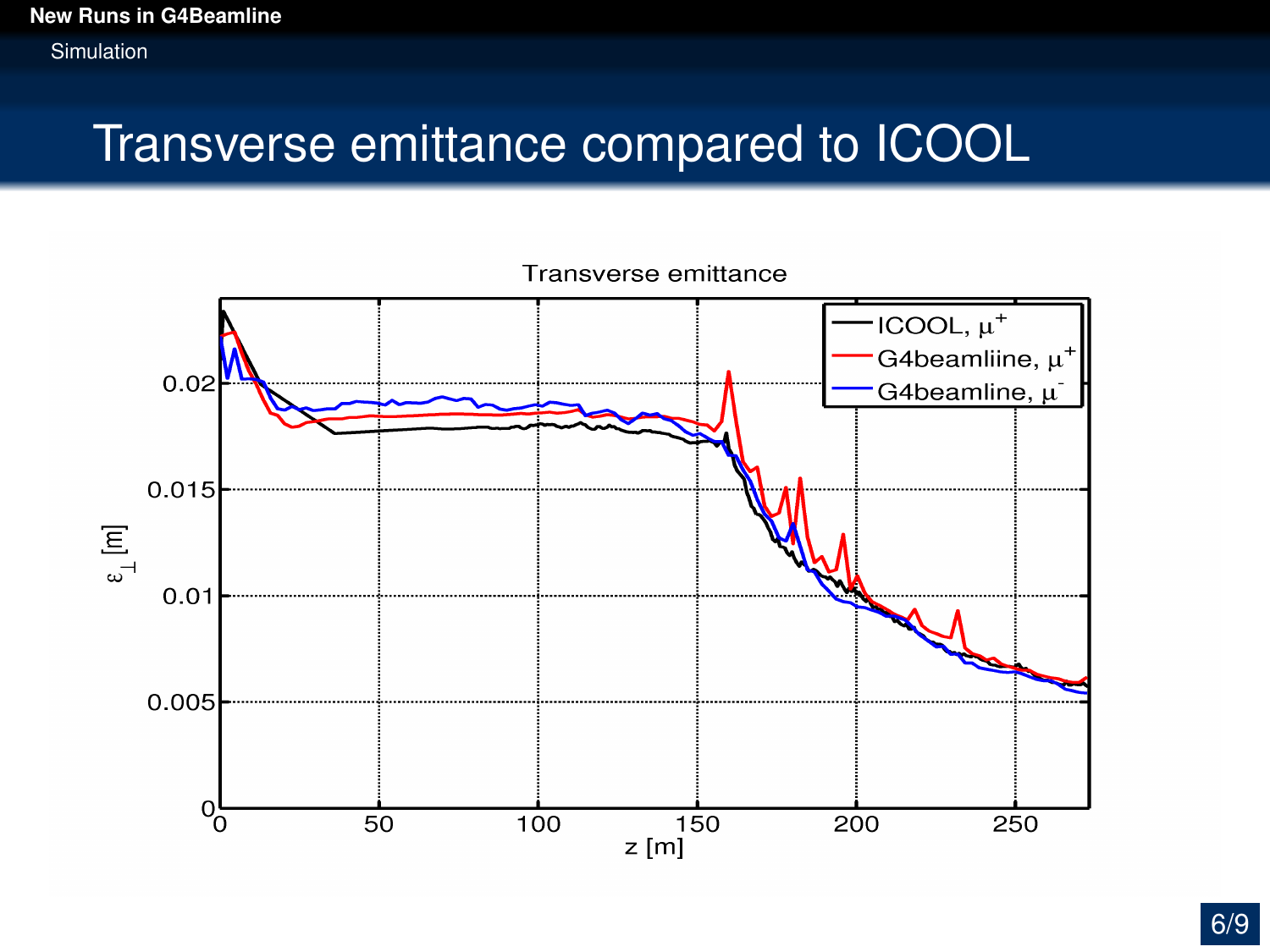## Longitudinal emittance compared to ICOOL

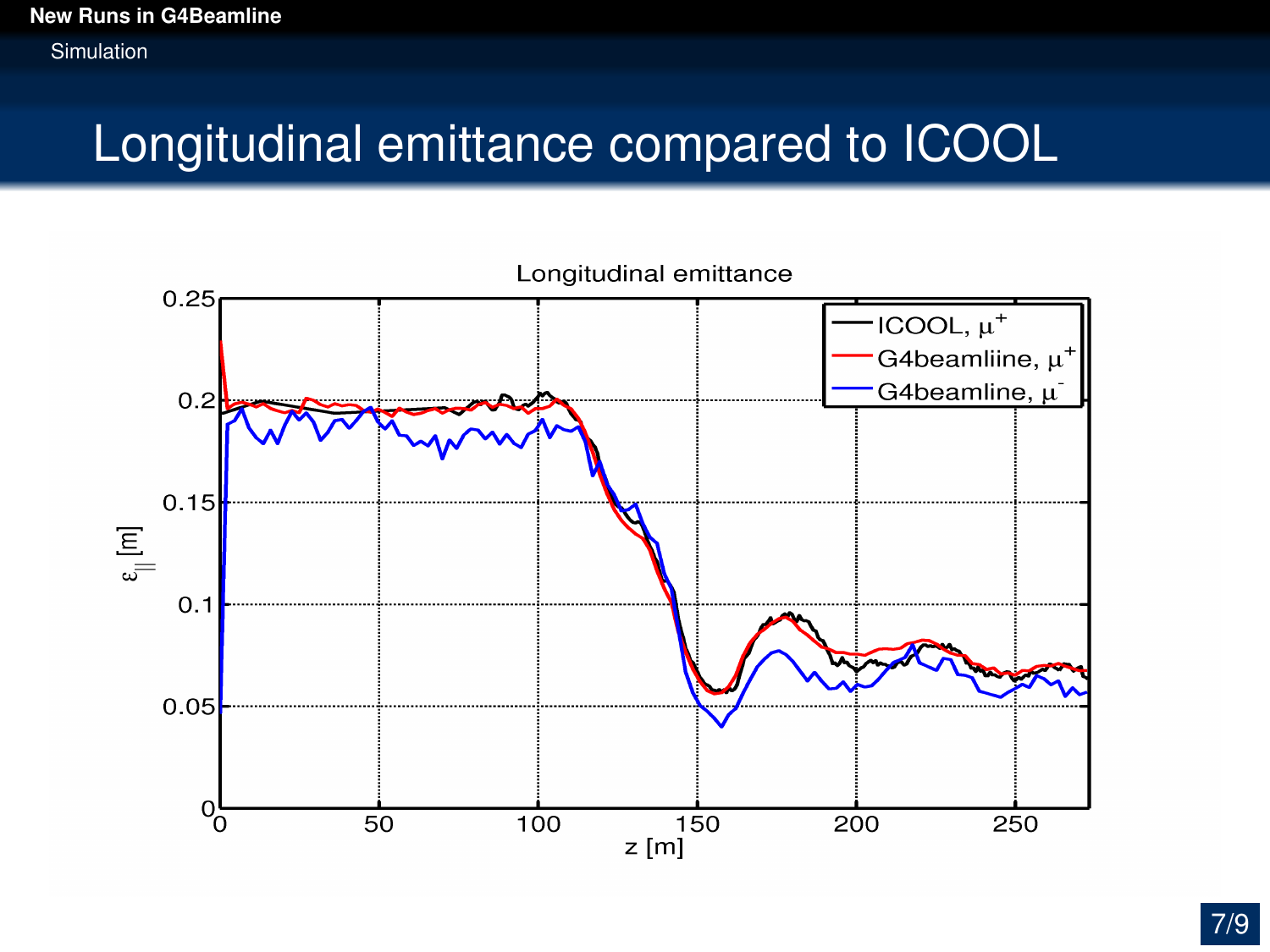## 6D emittance compared to ICOOL